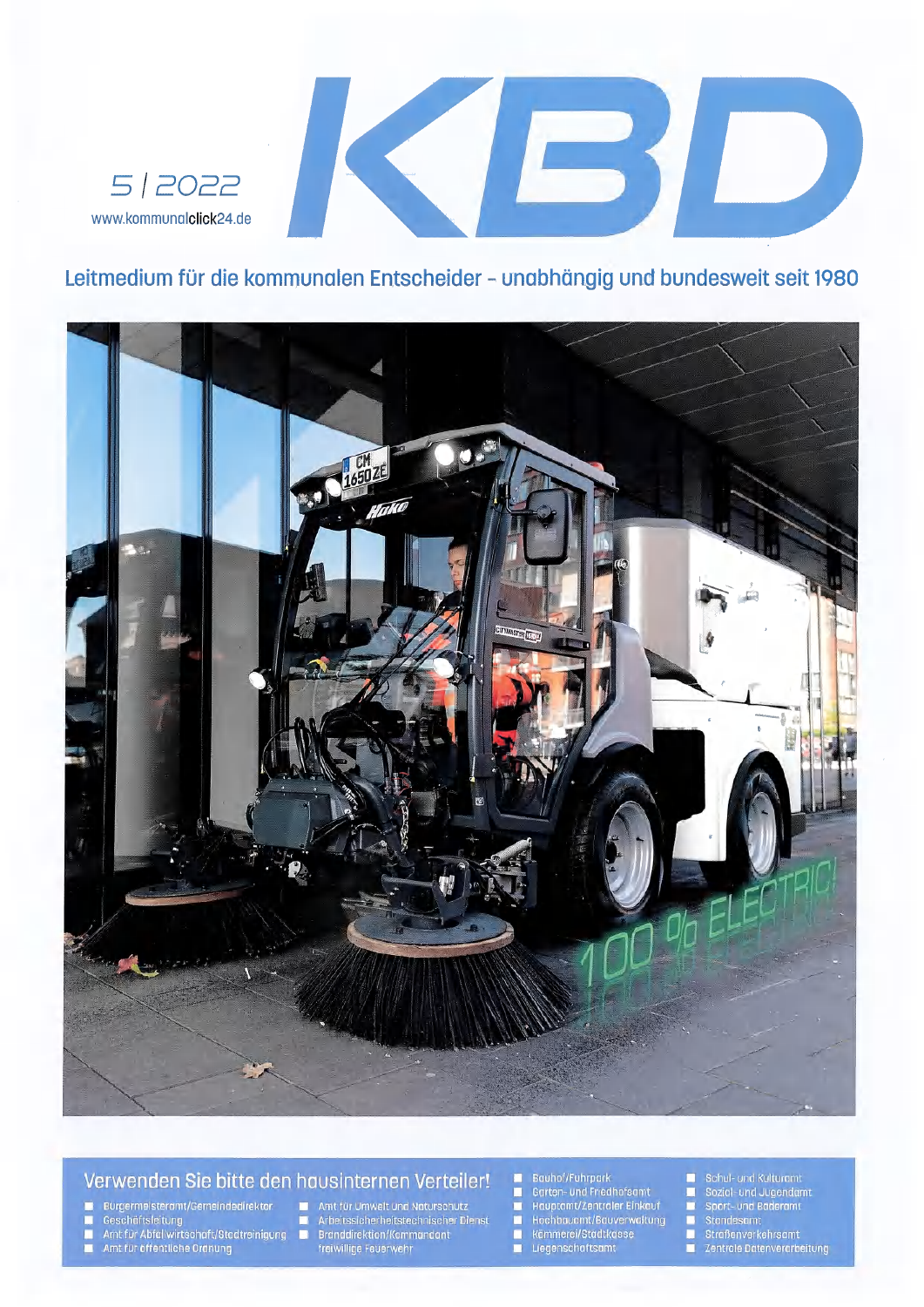# **Wenn 1 plus 1** plötzlich<br>10 ergibt..  $\begin{array}{c} \bullet & \bullet & \bullet \end{array}$

Mit dem Konzept "1 + 1 =  $10^{\circ}$  stellen Die Wegebauer jetzt eine neue Qualität im alternativen Wegebau und gleichzeitig einen Beitrag für die Flächenentsiegelung und die Regenwasserbewirtschaftung als wichtiges klimastrategisches Element vor.

# **MOBIL-JUMBO JETZT** 100 % ELEKTRISCH.

**BESUCHEN SIE UNS! HALLE A5 | STAND 300** 

**IFAT Munich** 

> **GRÜNER WIRD'S NICHT:** Extrem effizient. Extrem flexibel. Extrem grün.

**BERGMANN Roll-Packer** MOBIL-JUMBO RP 7700 M-E-I



**BERGMANA** Maschinen für die Abfallwirtschaft

dem neuen Konzept werden höchste Expertisen in der Baumaterialherstellung für klimaaktive Wegedecken und deren Einbauleistung in einer Marke vereint beziehungsweise als Gesamtpaket angeboten. So kommen für die dynamischen und Deckschichten ausschließlich die Wegebaustoffe Sabalith und Sabadyn zum Einsatz. Mit ihrer hohen Oberflächenscherfestigkeit sowie Strukturstabilität sind sie perfekt geeignet für das Anlegen von Fuß- und Radwegen, Plätzen und Parkanlagen, Biergärten, Terrassen, Boule-Bahnen und selbst Schulhöfen. Damit eine erstklassige Einbauleistung gewährleistet ist, erfolgt der Einbau ausschließlich durch zertifizierte Wegebauer, die nicht nur über eine entsprechende Expertise, sondern auch über entsprechende Maschinen verfügen. Nur wenn beide Voraussetzungen erfüllt sind, kann ein Unternehmen für das Prädikat Die Wegebauer zertifiziert werden. Denn nur dann geht die Gleichung  $1 + 1 = 10$  auf: Erst-

klassige Materialien sowie eine

professionelle Einbauleistung

kommen zusammen! Diese

Kombination steht für eine so

überzeugende Qualität, dass

Kunden bei entsprechender

**NEWEGEBAUER** 

Wartung auf das Gesamtergebnis eine zehniährige Garantie eingeräumt werden kann. Daraus entstehen Vorteile in mehrfacher Hinsicht: Der Kunde erhält einen fachmännisch gebauten Weg, der für die Dauer von zehn Jahren in einem mängelfreien Zustand gehalten wird. Die Wegebauer übernehmen die Pflege und garantieren den vertraglich vereinbarten Zustand. Die Wegedecke wird somit wirtschaftlich kalkulierbar, und eigene Personalressourcen werden geschont. Auch der Nachhaltigkeit wird Rechnung getragen, die eingesetzten Baustoffe haben über einen Zeitraum von mindestens zehn Jahren Bestand und müssen nicht ausgetauscht werden. Das wichtigste Argument ist aber der positive klimatische Effekt, den eine alternative Wegedecke gegen die Auswirkungen des Klimawandels leistet: Sie wirkt nicht nur der Flächenversiegelung und Überflutungen entgegen, sondern entlastet gleichzeitig zentrale Kanalisationssysteme, da sie Regenvolumen aufnimmt und sogar von Schadstoffen befreit. Wie in einem Schwamm gespeichert, kommt das Wasser den umgebenden Pflanzen und damit der

Beschattung zugute bezie-

ufbau einer Wasser undene Wegedecke mi

balith und Sabadyn ir

**Kombination mit dem** regis/Treebox-System **Ind Herbavital-Pflanz-**

substrat im Schnitt



hungsweise sorgt bei Hitze für Verdunstungskälte. Überschüssiges Wasser versickert im Erdreich und wird dem Grundwasserspiegel wieder zugeführt beziehungsweise trägt sogar dazu bei, sinkenden

Grundwasserständen entgegenzuwirken. Und: Das vollständige Die-Wegebauer-Portfolio umfasst unter dem Kundenmotto "Sein Weg ist das Ziel" die Leistungspakete Neuanlage, Grundinstandsetzung, Verbesse-

# **DAS STUFENLOS PROGRAMM VON LINDNER**





Fotos: Die Wegebauer/Enregis

rung der Wasserführung, Aufwertung von Wirtschaftswegen zu Rad- und Wanderwegen sowie Pflegeleistungen.

Kennwort: Die Wegebauer



it Stufenlosgetriebe (Lintrac 130 & Unitrac 112/122 LDrive) in Verbindung mit dem TracLink-System 3 Jahre Garantie

Lindner (A)